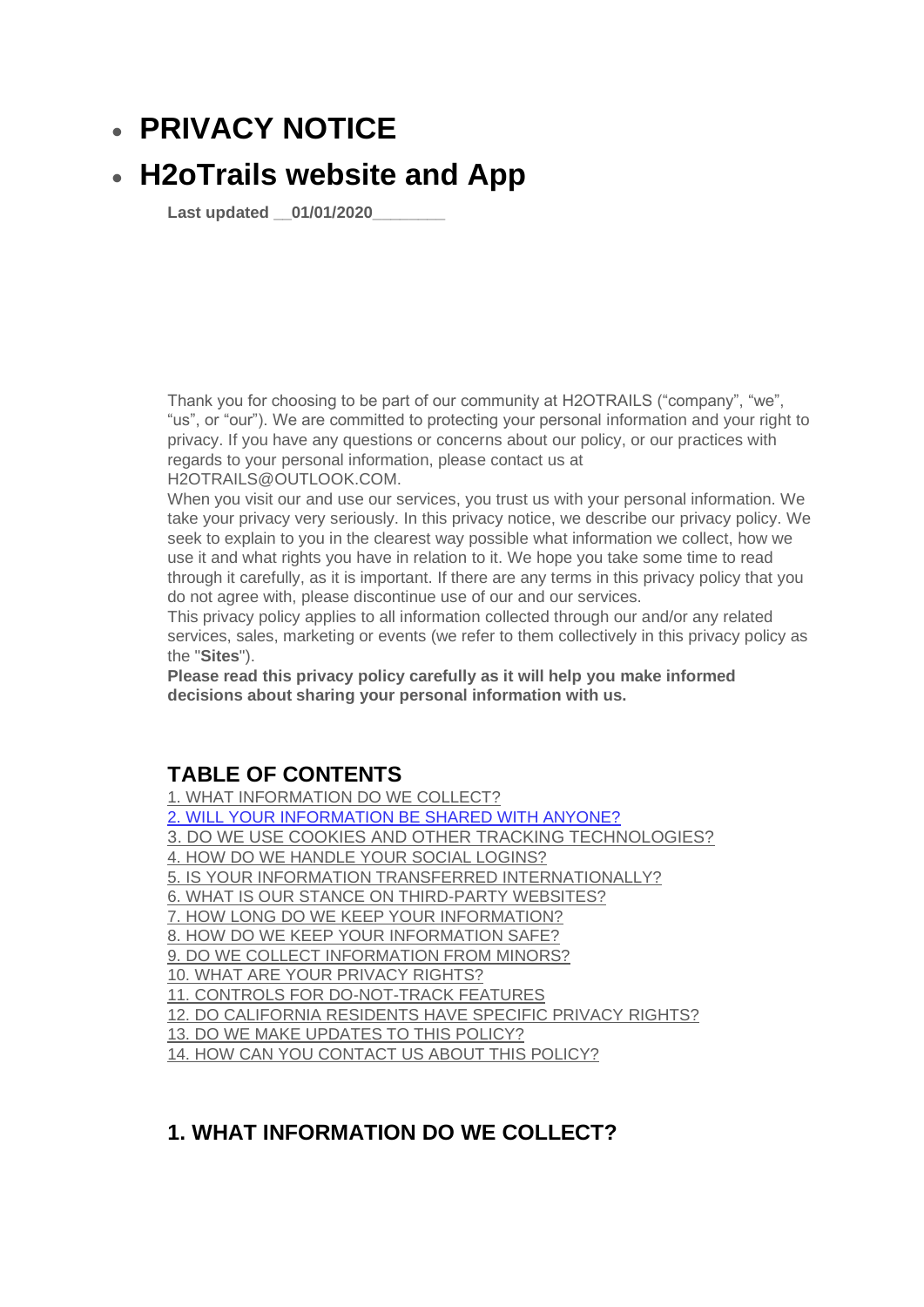#### **Personal information you disclose to us**

*In Short: We collect personal information that you provide to us such as name, address, contact information, passwords and security data, and payment information.*

We collect personal information that you voluntarily provide to us when registering at the expressing an interest in obtaining information about us or our products and services,

when participating in activities on the (such as posting messages in our online forums or entering competitions, contests or giveaways) or otherwise contacting us.

The personal information that we collect depends on the context of your interactions with us and the , the choices you make and the products and features you use. The personal information we collect can include the following:

**Name and Contact Data.** We collect your first and last name, email address, postal address, phone number, and other similar contact data.

**Credentials.** We collect passwords, password hints, and similar security information used for authentication and account access.

**Payment Data.** We collect data necessary to process your payment if you make purchases, such as your payment instrument number (such as a credit card number), and the security code associated with your payment instrument. All payment data is stored by our payment processor and you should review its privacy policies and contact the payment processor directly to respond to your questions.

**Social Media Login Data.** We provide you with the option to register using social media account details, like your Facebook, Twitter or other social media account. If you choose to register in this way, we will collect the Information described in the section called ["HOW DO WE HANDLE YOUR SOCIAL LOGINS"](https://app.termly.io/dashboard/website/438763/privacy-policy#sociallogins) below.

All personal information that you provide to us must be true, complete and accurate, and you must notify us of any changes to such personal information.

#### **Information automatically collected**

*In Short: Some information – such as IP address and/or browser and device characteristics – is collected automatically when you visit our .*

We automatically collect certain information when you visit, use or navigate the . This information does not reveal your specific identity (like your name or contact information) but may include device and usage information, such as your IP address, browser and device characteristics, operating system, language preferences, referring URLs, device name, country, location, information about how and when you use our and other technical information. This information is primarily needed to maintain the security and operation of our , and for our internal analytics and reporting purposes. Like many businesses, we also collect information through cookies and similar

technologies.

#### **Information collected from other sources**

*In Short: We may collect limited data from public databases, marketing partners, and other outside sources.* 

We may obtain information about you from other sources, such as public databases, joint marketing partners, as well as from other third parties. Examples of the information we receive from other sources include: social media profile information; marketing leads and search results and links, including paid listings (such as sponsored links).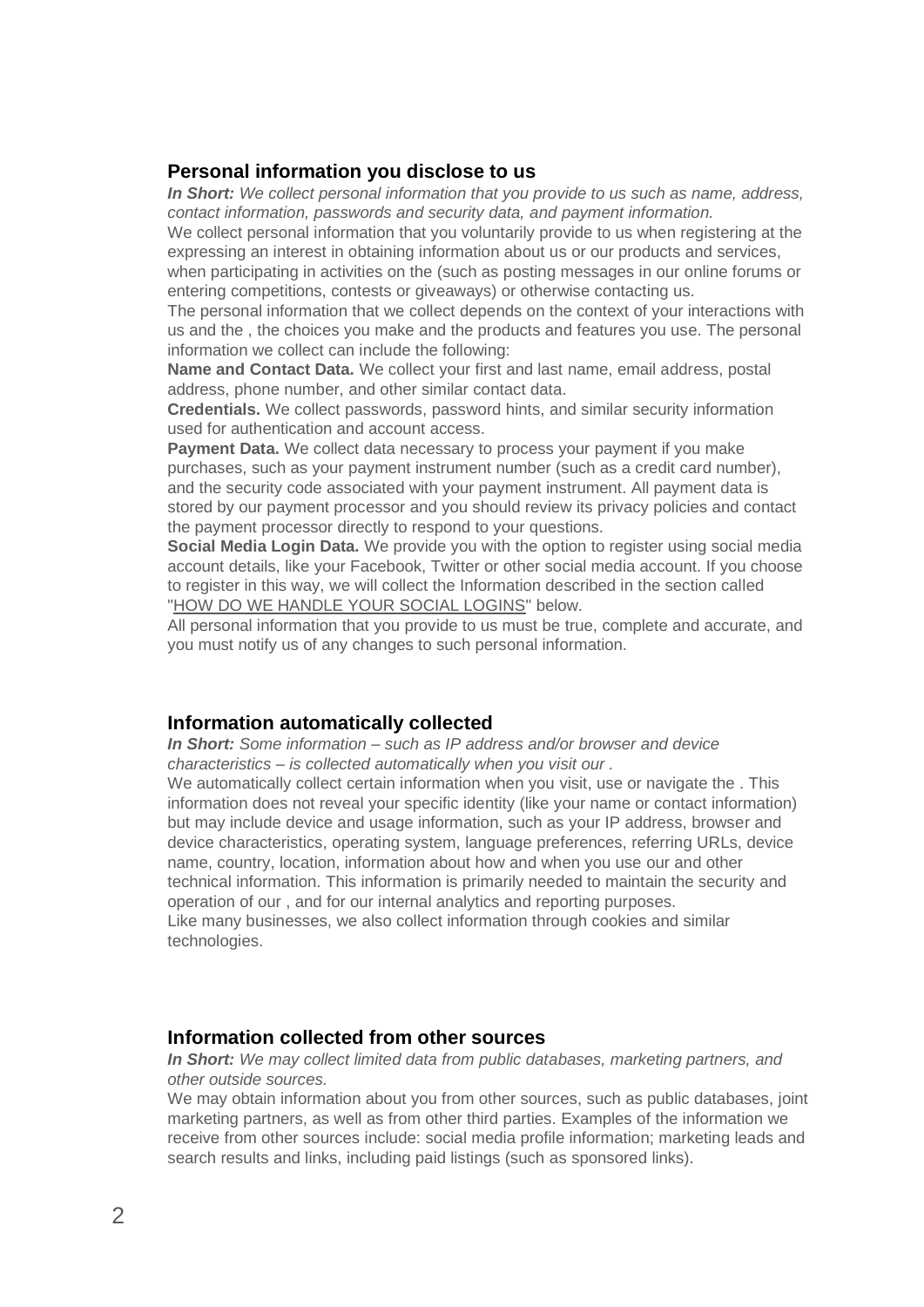## **2. WILL YOUR INFORMATION BE SHARED WITH ANYONE?**

*In Short: We only share information with your consent, to comply with laws, to protect your rights, or to fulfill business obligations.* 

We may process or share data based on the following legal basis: **Consent:** We may process your data if you have given us specific consent to use your personal information in a specific purpose.

**Legitimate Interests:** We may process your data when it is reasonably necessary to achieve our legitimate business interests.

**Performance of a Contract:** Where we have entered into a contract with you, we may process your personal information to fulfill the terms of our contract.

**Legal Obligations:** We may disclose your information where we are legally required to do so in order to comply with applicable law, governmental requests, a judicial proceeding, court order, or legal process, such as in response to a court order or a subpoena (including in response to public authorities to meet national security or law enforcement requirements).

**Vital Interests:** We may disclose your information where we believe it is necessary to investigate, prevent, or take action regarding potential violations of our policies, suspected fraud, situations involving potential threats to the safety of any person and illegal activities, or as evidence in litigation in which we are involved. More specifically, we may need to process your data or share your personal information

in the following situations:

**Vendors, Consultants and Other Third-Party Service Providers.** We may share your data with third party vendors, service providers, contractors or agents who perform services for us or on our behalf and require access to such information to do that work. Examples include: payment processing, data analysis, email delivery, hosting services, customer service and marketing efforts. We may allow selected third parties to use tracking technology on the , which will enable them to collect data about how you interact with the over time. This information may be used to, among other things, analyze and track data, determine the popularity of certain content and better understand online activity. Unless described in this Policy, we do not share, sell, rent or trade any of your information with third parties for their promotional purposes.

**Business Transfers.** We may share or transfer your information in connection with, or during negotiations of, any merger, sale of company assets, financing, or acquisition of all or a portion of our business to another company.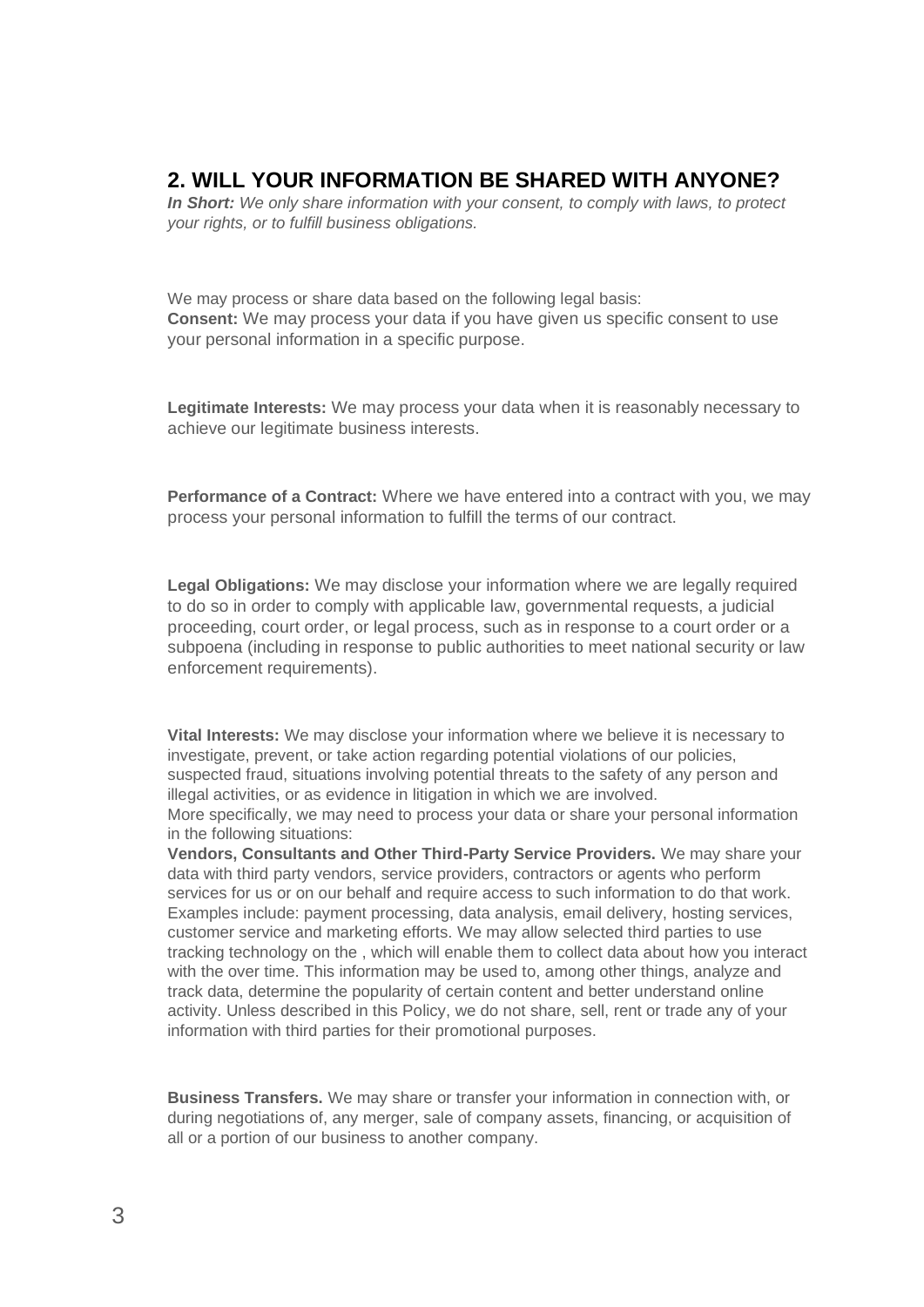**Third-Party Advertisers.** We may use third-party advertising companies to serve ads when you visit the . These companies may use information about your visits to our Website(s) and other websites that are contained in web cookies and other tracking technologies in order to provide advertisements about goods and services of interest to you.

**Affiliates.** We may share your information with our affiliates, in which case we will require those affiliates to honor this privacy policy. Affiliates include our parent company and any subsidiaries, joint venture partners or other companies that we control or that are under common control with us.

**Business Partners.** We may share your information with our business partners to offer you certain products, services or promotions.

**Other Users.** When you share personal information or otherwise interact with public areas of the , such personal information may be viewed by all users and may be publicly distributed outside the in perpetuity. If you interact with other users of our and register through a social network (such as Facebook), your contacts on the social network will see your name, profile photo, and descriptions of your activity. Similarly, other users will be able to view descriptions of your activity, communicate with you within our , and view your profile.

# **3. DO WE USE COOKIES AND OTHER TRACKING TECHNOLOGIES?**

*In Short: We may use cookies and other tracking technologies to collect and store your information.*

We may use cookies and similar tracking technologies (like web beacons and pixels) to access or store information. Specific information about how we use such technologies and how you can refuse certain cookies is set out in our Cookie Policy.

## **4. HOW DO WE HANDLE YOUR SOCIAL LOGINS?**

*In Short: If you choose to register or log in to our websites using a social media account, we may have access to certain information about you.*

Our offer you the ability to register and login using your third party social media account details (like your Facebook or Twitter logins). Where you choose to do this, we will receive certain profile information about you from your social media provider. The profile Information we receive may vary depending on the social media provider concerned, but will often include your name, e-mail address, friends list, profile picture as well as other information you choose to make public.

We will use the information we receive only for the purposes that are described in this privacy policy or that are otherwise made clear to you on the . Please note that we do not control, and are not responsible for, other uses of your personal information by your third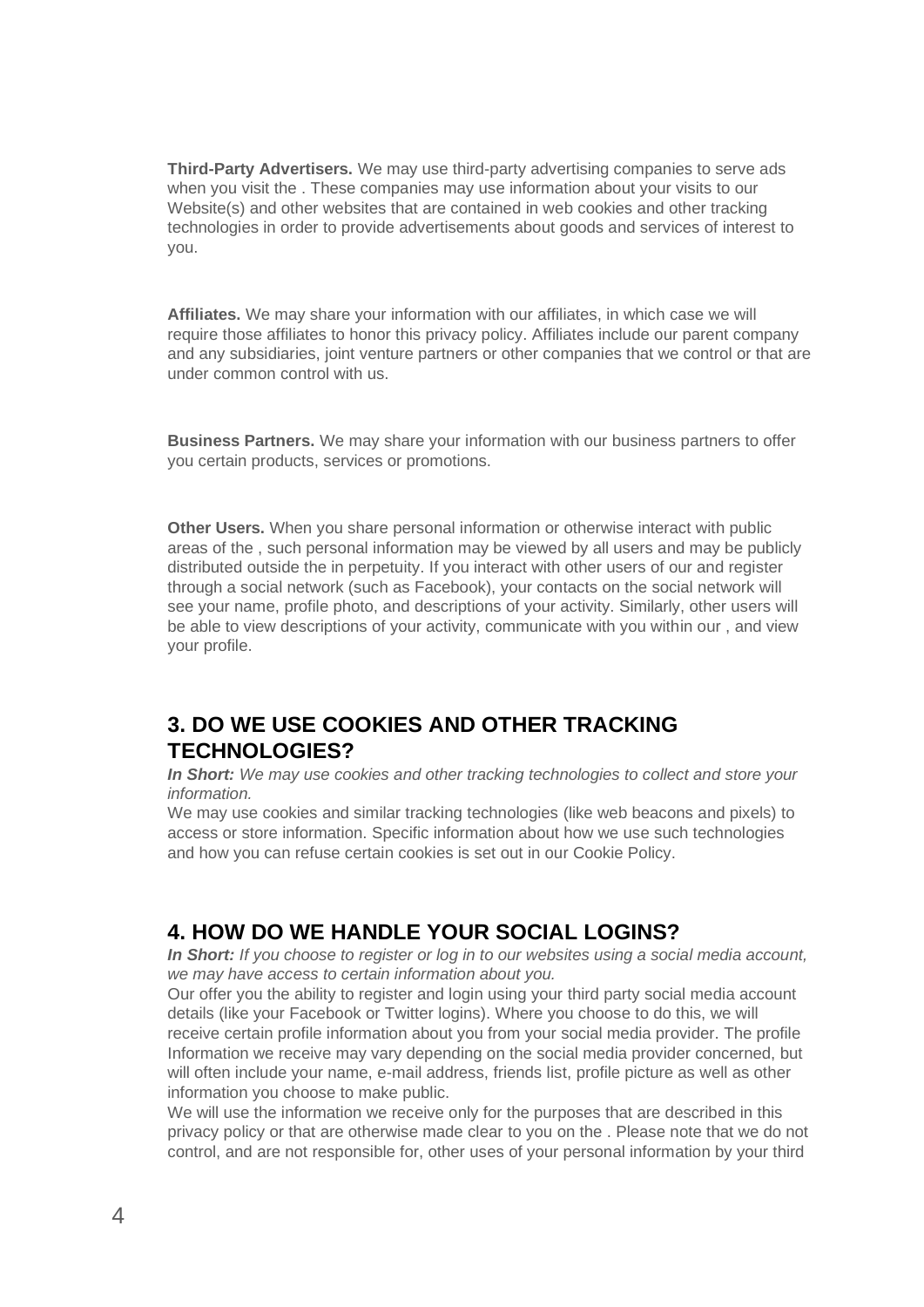party social media provider. We recommend that you review their privacy policy to understand how they collect, use and share your personal information, and how you can set your privacy preferences on their sites and apps.

## **5. IS YOUR INFORMATION TRANSFERRED INTERNATIONALLY?**

*In Short: We may transfer, store, and process your information in countries other than your own.*

Our servers are located in. If you are accessing our from outside, please be aware that your information may be transferred to, stored, and processed by us in our facilities and by those third parties with whom we may share your personal information (see ["WILL](https://app.termly.io/dashboard/website/438763/privacy-policy#infoshare)  [YOUR INFORMATION BE SHARED WITH ANYONE?"](https://app.termly.io/dashboard/website/438763/privacy-policy#infoshare) above), in and other countries. If you are a resident in the European Economic Area, then these countries may not have data protection or other laws as comprehensive as those in your country. We will however take all necessary measures to protect your personal information in accordance with this privacy policy and applicable law.

Binding Corporate Rules:

These include, a set of Binding Corporate Rules ("BCRs") established and implemented by Dur BCRs have been recognized by EEA data protection authorities as providing an adequate level of protection to the personal information we process internationally. You can find a copy of our BCRs here:

#### **6. WHAT IS OUR STANCE ON THIRD-PARTY WEBSITES?**

*In Short: We are not responsible for the safety of any information that you share with third-party providers who advertise, but are not affiliated with, our websites.*  The may contain advertisements from third parties that are not affiliated with us and which may link to other websites, online services or mobile applications. We cannot guarantee the safety and privacy of data you provide to any third parties. Any data collected by third parties is not covered by this privacy policy. We are not responsible for the content or privacy and security practices and policies of any third parties, including other websites, services or applications that may be linked to or from the . You should review the policies of such third parties and contact them directly to respond to your questions.

## **7. HOW LONG DO WE KEEP YOUR INFORMATION?**

*In Short: We keep your information for as long as necessary to fulfill the purposes outlined in this privacy policy unless otherwise required by law.* We will only keep your personal information for as long as it is necessary for the purposes set out in this privacy policy, unless a longer retention period is required or permitted by law (such as tax, accounting or other legal requirements). No purpose in this policy will require us keeping your personal information for longer than 10 YEARS. When we have no ongoing legitimate business need to process your personal information, we will either delete or anonymize it, or, if this is not possible (for example, because your personal information has been stored in backup archives), then we will securely store your personal information and isolate it from any further processing until deletion is possible.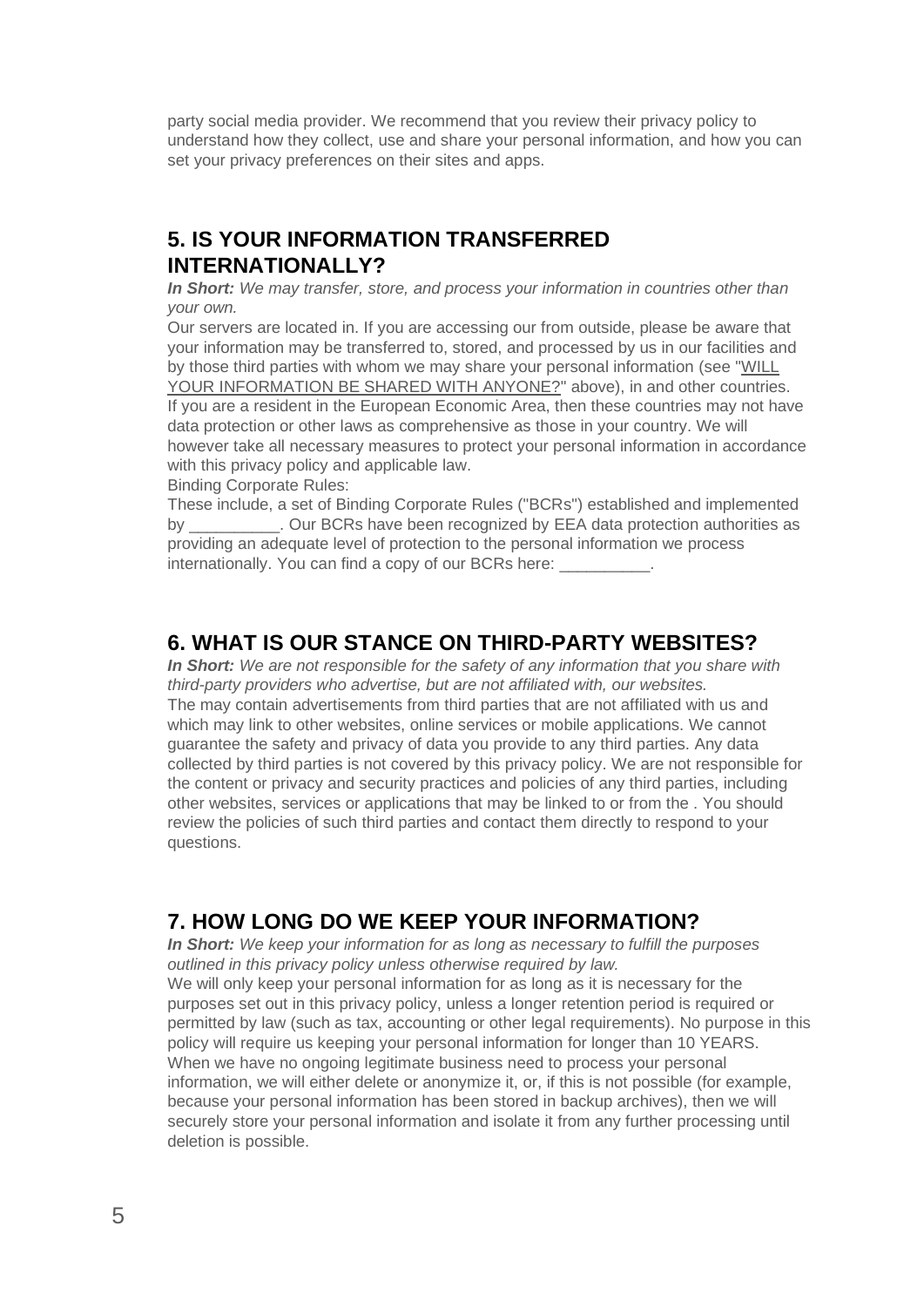## **8. HOW DO WE KEEP YOUR INFORMATION SAFE?**

*In Short:* We aim to protect your personal information through a system of organisational *and technical security measures.*

We have implemented appropriate technical and organisational security measures designed to protect the security of any personal information we process. However, please also remember that we cannot guarantee that the internet itself is 100% secure. Although we will do our best to protect your personal information, transmission of personal information to and from our is at your own risk. You should only access the services within a secure environment.

OUR PLATFORM IS GENERATED VIA WIX WICH HOLDS PROTECTION OF DATA

## **9. DO WE COLLECT INFORMATION FROM MINORS?**

*In Short: We do not knowingly collect data from or market to children under 18 years of age.*

We do not knowingly solicit data from or market to children under 18 years of age. By using the , you represent that you are at least 18 or that you are the parent or guardian of such a minor and consent to such minor dependent's use of the . If we learn that personal information from users less than 18 years of age has been collected, we will deactivate the account and take reasonable measures to promptly delete such data from our records. If you become aware of any data we have collected from children under age 18, please contact us at H2OTRAILS@OUTLOOK.COM.

## **10. WHAT ARE YOUR PRIVACY RIGHTS?**

*In Short: In some regions, such as the European Economic Area, you have rights that allow you greater access to and control over your personal information. You may review, change, or terminate your account at any time.*

In some regions (like the European Economic Area), you have certain rights under applicable data protection laws. These may include the right (i) to request access and obtain a copy of your personal information, (ii) to request rectification or erasure; (iii) to restrict the processing of your personal information; and (iv) if applicable, to data portability. In certain circumstances, you may also have the right to object to the processing of your personal information. To make such a request, please use the [contact](https://app.termly.io/dashboard/website/438763/privacy-policy#contact)  [details](https://app.termly.io/dashboard/website/438763/privacy-policy#contact) provided below. We will consider and act upon any request in accordance with applicable data protection laws.

If we are relying on your consent to process your personal information, you have the right to withdraw your consent at any time. Please note however that this will not affect the lawfulness of the processing before its withdrawal.

If you are resident in the European Economic Area and you believe we are unlawfully processing your personal information, you also have the right to complain to your local data protection supervisory authority. You can find their contact details here: [http://ec.europa.eu/justice/data-protection/bodies/authorities/index\\_en.htm](http://ec.europa.eu/justice/data-protection/bodies/authorities/index_en.htm)

#### **Account Information**

If you would at any time like to review or change the information in your account or terminate your account, you can: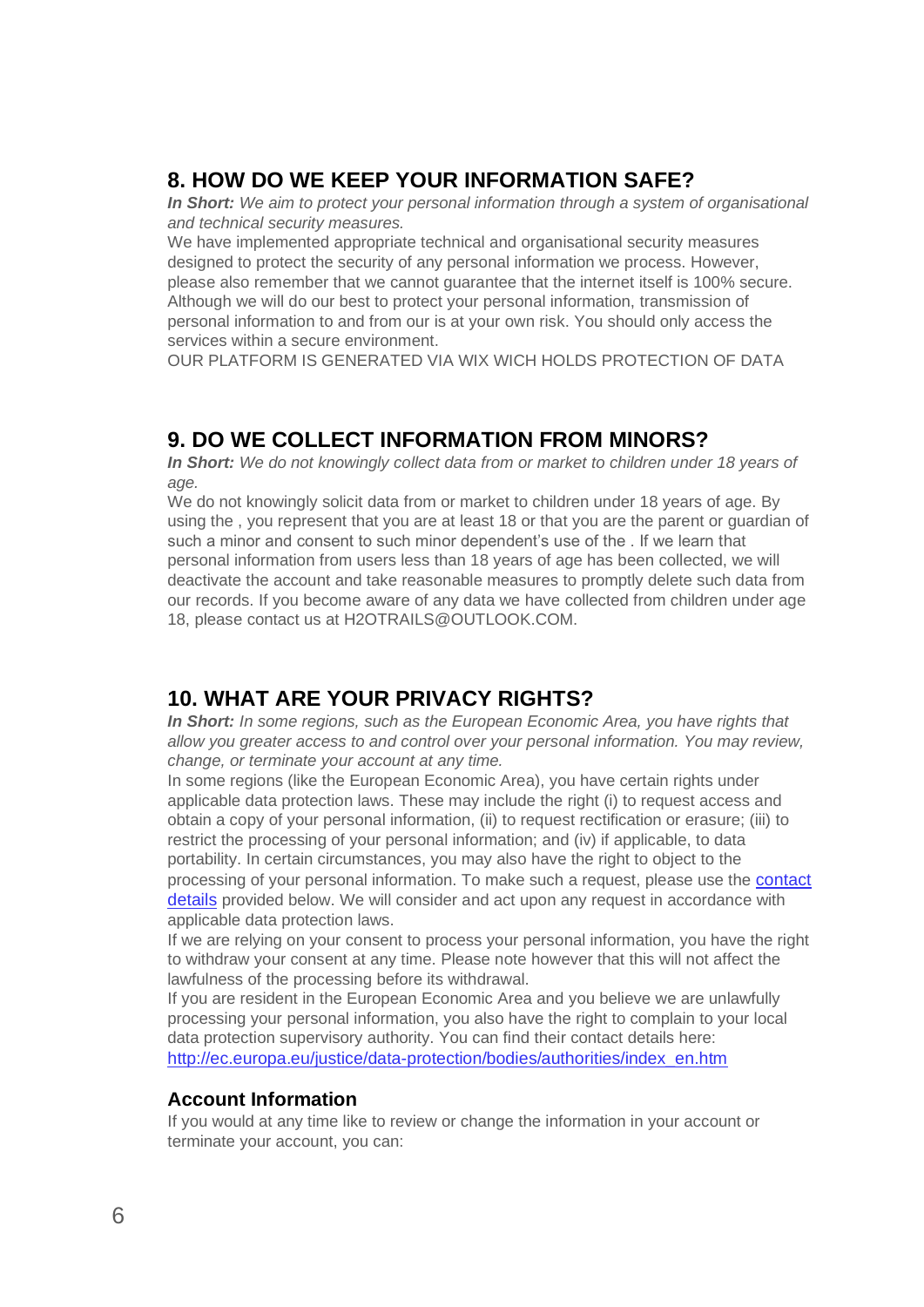Upon your request to terminate your account, we will deactivate or delete your account and information from our active databases. However, some information may be retained in our files to prevent fraud, troubleshoot problems, assist with any investigations, enforce our Terms of Use and/or comply with legal requirements.

**Opting out of email marketing:** You can unsubscribe from our marketing email list at any time by clicking on the unsubscribe link in the emails that we send or by contacting us using the details provided below. You will then be removed from the marketing email list – however, we will still need to send you service-related emails that are necessary for the administration and use of your account. To otherwise opt-out, you may:

## **11. CONTROLS FOR DO-NOT-TRACK FEATURES**

Most web browsers and some mobile operating systems and mobile applications include a Do-Not-Track ("DNT") feature or setting you can activate to signal your privacy preference not to have data about your online browsing activities monitored and collected. No uniform technology standard for recognizing and implementing DNT signals has been finalized. As such, we do not currently respond to DNT browser signals or any other mechanism that automatically communicates your choice not to be tracked online. If a standard for online tracking is adopted that we must follow in the future, we will inform you about that practice in a revised version of this Privacy Policy.

## **12. DO CALIFORNIA RESIDENTS HAVE SPECIFIC PRIVACY RIGHTS?**

*In Short: Yes, if you are a resident of California, you are granted specific rights regarding access to your personal information.* 

California Civil Code Section 1798.83, also known as the "Shine The Light" law, permits our users who are California residents to request and obtain from us, once a year and free of charge, information about categories of personal information (if any) we disclosed to third parties for direct marketing purposes and the names and addresses of all third parties with which we shared personal information in the immediately preceding calendar year. If you are a California resident and would like to make such a request, please submit your request in writing to us using the contact information provided below. If you are under 18 years of age, reside in California, and have a registered account with the , you have the right to request removal of unwanted data that you publicly post on the . To request removal of such data, please contact us using the contact information provided below, and include the email address associated with your account and a statement that you reside in California. We will make sure the data is not publicly displayed on the , but please be aware that the data may not be completely or comprehensively removed from our systems.

# **13. DO WE MAKE UPDATES TO THIS POLICY?**

*In Short: Yes, we will update this policy as necessary to stay compliant with relevant laws.*

We may update this privacy policy from time to time. The updated version will be indicated by an updated "Revised" date and the updated version will be effective as soon as it is accessible. If we make material changes to this privacy policy, we may notify you either by prominently posting a notice of such changes or by directly sending you a notification. We encourage you to review this privacy policy frequently to be informed of how we are protecting your information.